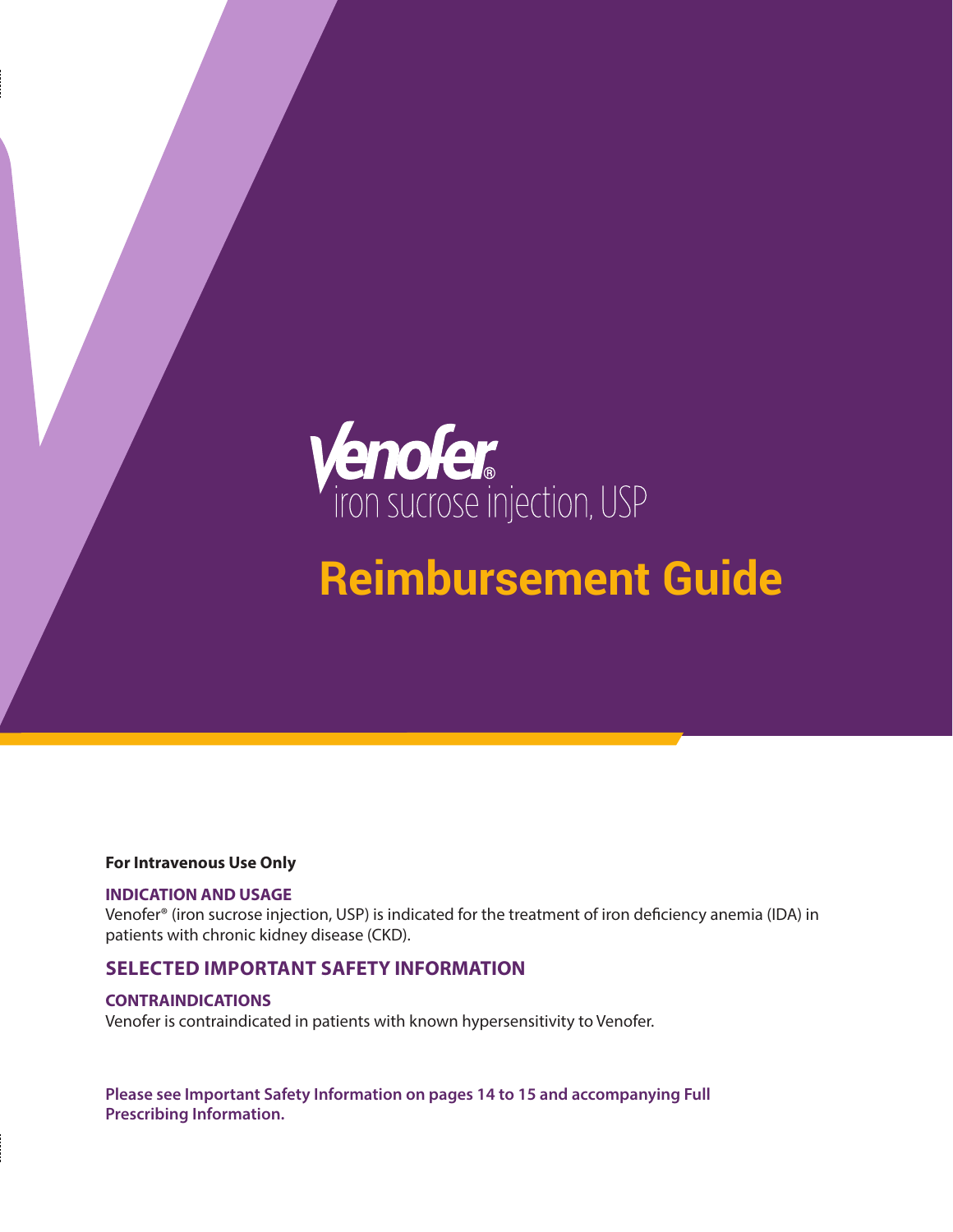## **Table of Contents**

| II.  |                                                     |  |
|------|-----------------------------------------------------|--|
| III. |                                                     |  |
|      | IV. Venofer <sup>®</sup> Payment in All Settings  9 |  |
|      | V. VenAccess <sup>™</sup> Reimbursement Hotline 13  |  |
|      | <b>Important Safety Information  14</b>             |  |
|      | Full Prescribing Information  Insert                |  |
|      | Reimbursement Quick Guide Insert                    |  |

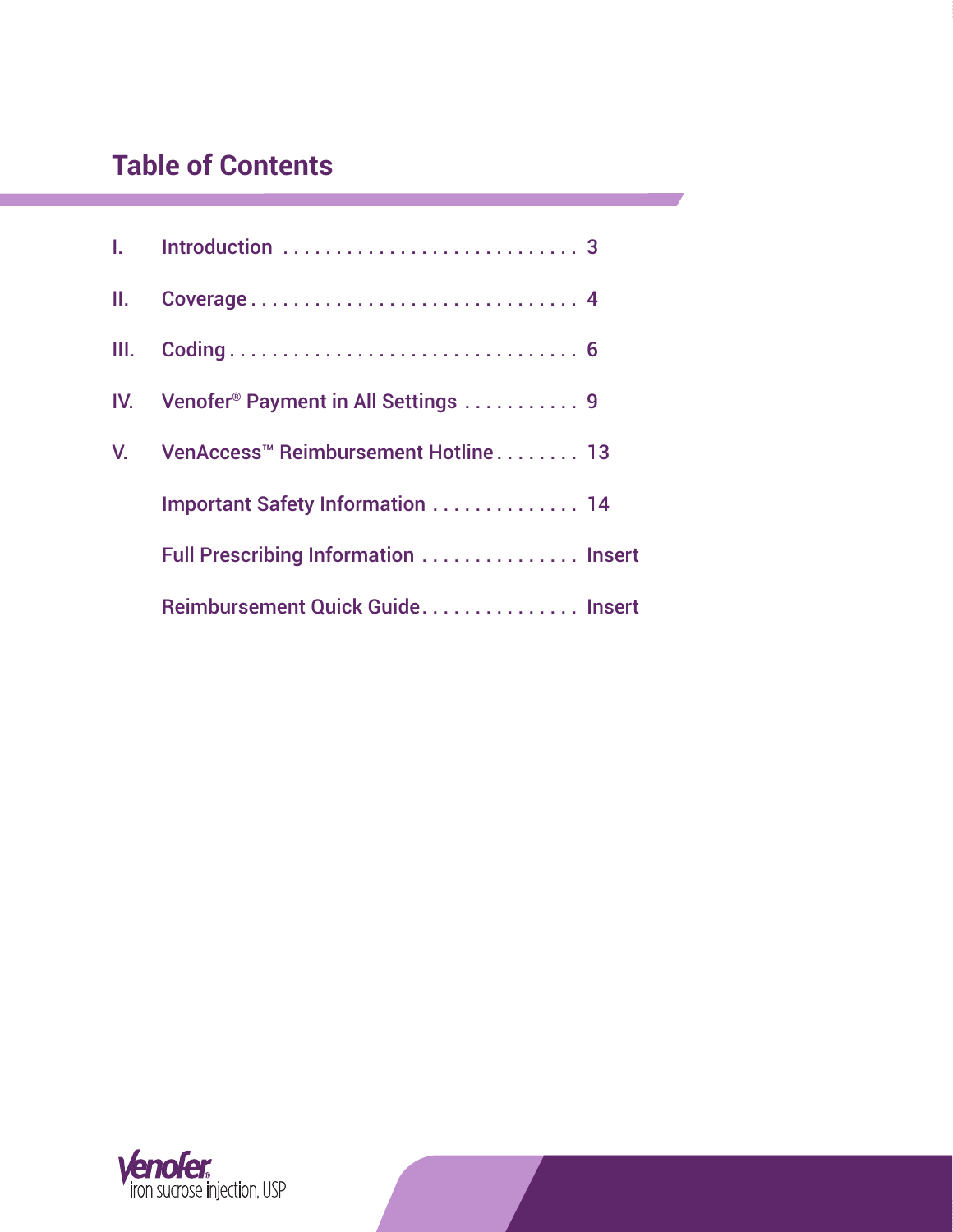## **I. Introduction**

### For Reimbursement

Understanding today's complex world of healthcare reimbursement requires a good sense of direction. Even though Venofer® (iron sucrose injection, USP) has been in the marketplace since the year 2000 as a trusted iron product, the reimbursement landscape changes daily. Constant shifts in Medicare rules, payer policies, billing edits (eg, Medically Unlikely Edits), and medical coding are reasons to refer to this guide, whether you have billed for Venofer once or a hundred times.

Caring for patients with chronic kidney disease (CKD) requires that providers work closely with thirdparty payers to ensure that they are paid fully and fairly for medically necessary healthcare items and services. American Regent, the manufacturer of Venofer, wants prescribing providers to better understand the complexities of reimbursement. The company has prepared this guide to assist you with common questions about Venofer and its reimbursement.

This guide provides general coverage, coding, and updated payment information about Venofer to help you better understand the policies of the Medicare program and other third-party payers. The guide should also help you avoid troublesome denials based on real-world data. The goal is to help you get paid fully and fairly for every claim.

If you need more help, American Regent's **VenAccess™ Reimbursement Hotline** is available to provide assistance and to answer all of your payment questions. This hotline can be reached by calling 877-4-IV-IRON (877-448-4766), Monday through Friday, between 9 am and 8 pm ET.

**Please see Important Safety Information on pages 14 to 15 and accompanying Full Prescribing Information.**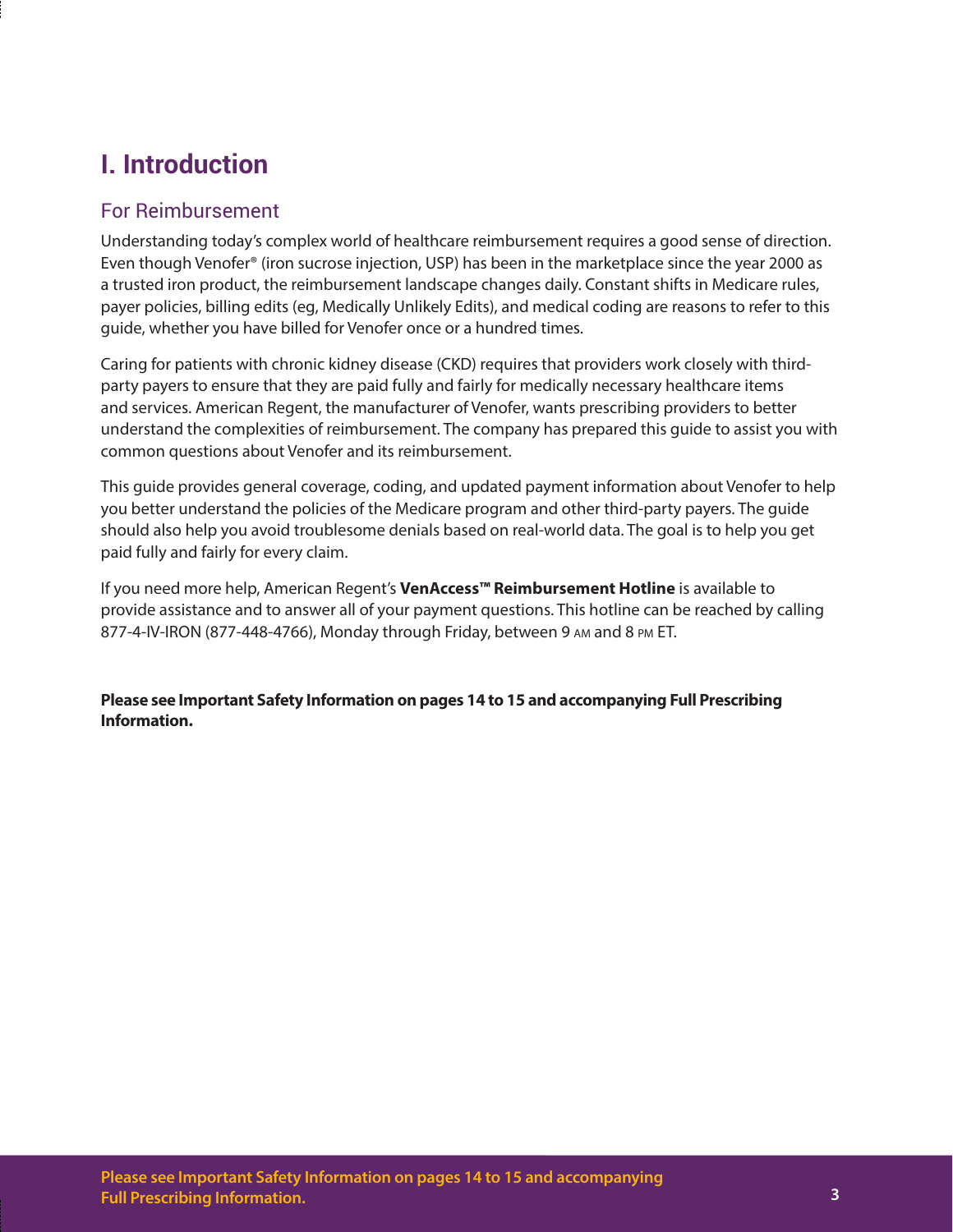## **II. Coverage**

For those of you who are newer to billing, coverage refers to 2 things. First, coverage is contingent upon whether the patient's policy covers a particular aspect of care. For example, if a patient has major medical coverage without prescription coverage, self-administered (prescription) drugs probably will not be covered under that benefit. But non-self-administered ("buy-and-bill") drugs, like Venofer® (iron sucrose injection, USP), will be covered in a doctor's office or hospital outpatient setting under the major medical benefit as long as certain parameters are met, as described in the next paragraph.

The second aspect of coverage is whether a particular payer, per their own policies, will cover a particular item or service. Generally, a drug is covered if it is FDA-approved, given for the diagnoses that the FDA approved it for, and administered per the package insert, which is an outline of what the FDA approved for that drug. Added to that, the drug must be necessary and appropriate for a specific patient, which means that the patient must have the correct diagnosis and be eligible, in terms of health status, to receive the product. Both public and private payers may modify or widen this coverage by issuing policies that specify how and when they will cover a product like Venofer.

## Medicare Coverage

Medicare is likely to cover Venofer and its administration when used for its FDA-approved indication and when administered per its package insert. Venofer is approved for the treatment of iron deficiency anemia (IDA) in adult patients with CKD. Under Medicare Part B (the doctor's office), it must be given incident to a provider's service. In order to meet all the general requirements for coverage under the incident-to provision, an FDA-approved drug or biologic must be: a) of a form that is not usually selfadministered; b) furnished by a physician practice; and c) administered by the physician or by auxiliary personnel employed by the physician and under the physician's personal supervision.1

The charge, if any, for the drug or biologic must be included in the physician's bill, and the cost of the drug or biologic must represent an expense to the physician. Drugs and biologics furnished by other health professionals (nurse practitioners, physician assistants, and clinical nurse specialists with Medicare billing capability) may also meet these requirements. (See sections 170, 180, 190, and 200 in Chapter 15 of the Medicare Benefit Policy Manual for specific instructions.)<sup>1</sup>

In addition, Venofer is approved for maintenance therapy in pediatric (greater than 2 years of age) hemodialysis patients with iron deficiency anemia, whether or not they are on erythropoietin-stimulating agent (ESA) therapy. Venofer is also approved for maintenance therapy in pediatric (greater than 2 years of age) non-dialysis and peritoneal-dialysis patients with iron deficiency anemia who are on ESA therapy. Patients on dialysis are covered by a separate benefit under Medicare Part A. Additionally, the Medicare rules for dialysis facilities include bundled payments. The bundled per-treatment payment includes drugs, laboratory services, supplies, and capital-related costs related to furnishing maintenance dialysis. So, Venofer may be covered but not paid for separately in dialysis facilities.<sup>2</sup>

Additionally, for dialysis patients, there is a National Coverage Determination by Medicare, which takes precedence over local intermediary decisions. The National Coverage Determination states, "Effective October 1, 2001, Medicare also covers iron sucrose injection as a first line treatment of iron deficiency anemia when furnished intravenously to patients undergoing chronic hemodialysis who are receiving supplemental erythropoietin therapy."<sup>3</sup>

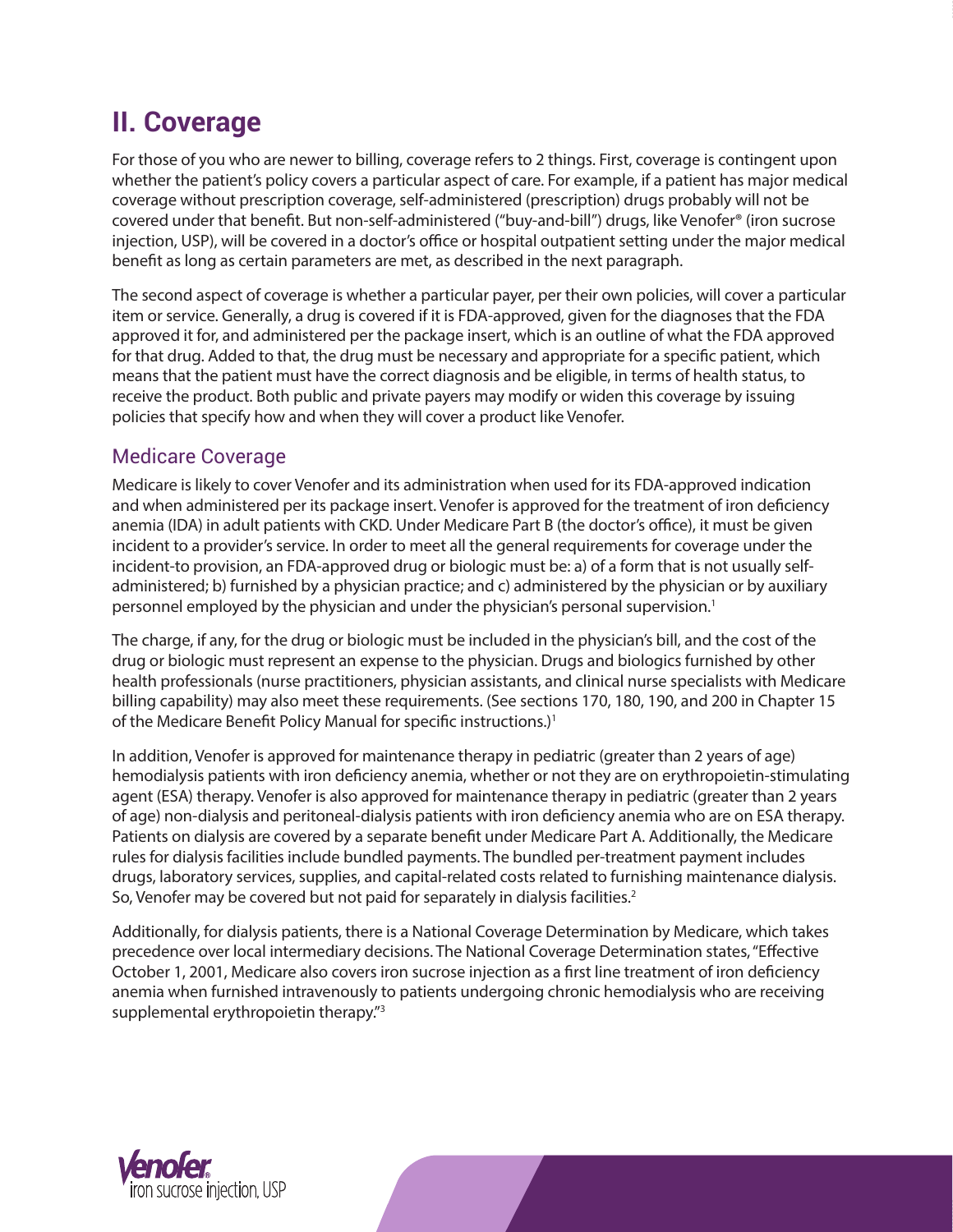For non-dialysis chronic kidney disease (CKD) patients, Medicare Part B coverage may be determined by local carriers or Medicare Administrative Contractors (MACs), who are responsible for issuing local coverage determinations (LCDs) that detail coverage guidelines.4 Additionally, MACs are responsible for processing Medicare claims. Prior authorization (PA) is not required under Part B. Also, Medicare coverage policies must be drafted and approved by a group of clinicians in your area called the Carrier Advisory Council (CAC). This body gives the public a voice in Medicare policy. Please see the CMS.gov website (link below) for more information.\*

## Commercial Payers and Medicare Advantage

Medicare Part C is called Medicare Advantage (MA) and currently covers approximately 34% of Medicare patients, according to the Kaiser Family Foundation.<sup>5</sup> MA plans are private plans that must cover the same breadth of services that traditional Medicare does. However, MA plans behave like commercial payers and not like Medicare in terms of coverage policies and some payment methodologies. Almost all private payers these days, including MA, require prior authorization for branded drugs like Venofer® (iron sucrose injection, USP). This will tell you whether a commercial plan may cover Venofer for your patient. In many states, prior authorization is required by commercial and Medicaid plans, but is not a guarantee of eventual payment in full.

Frequent benefit investigation (sometimes known as insurance verification) is necessary for patients with commerical insurance and once in the beginning of the year for Medicare patients. If patients do not pay premiums or they change jobs, this can impact insurance coverage. Additionally, healthcare insurance policies also have various levels of coverage and may have "caps" for drugs. These details should be ascertained for each patient before services are provided.

Commercial payers often publish policies regarding iron products like Venofer. They may have Step Edits that requires that one drug is "tried" before another, which can be favorable to Venofer or to another product. You should check the payer policies for Venofer when you initiate Venofer therapy and each time you infuse a patient.

### **Medicaid**

Medicaid may also cover Venofer when it is used for its FDA-approved indications. Medicaid patient eligibility guidelines and coverage policies vary from state to state, and some states maintain mandatory review criteria for including a product as an approved drug or service. Medicaid programs may base their coverage guidelines on Medicare or commercial payers or have more restrictive coverage. Most Medicaid programs in 2020 require prior authorization for branded drugs like Venofer.

\*https://www.cms.gov/medicare-coverage-database/details/ncd-details.aspx?NCDId=156&ncdver =1&bc=AAAAQAAAAAAA&.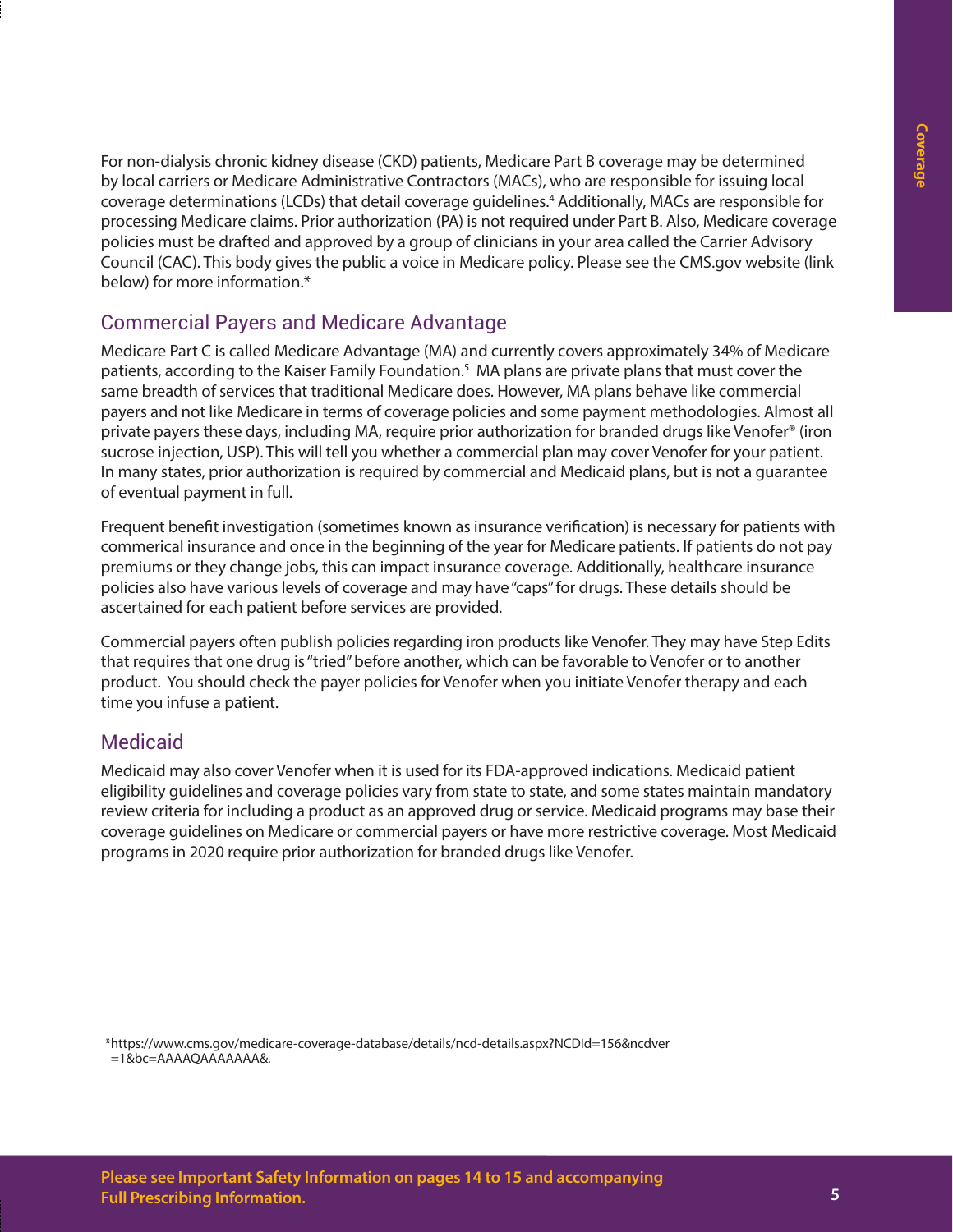## **III. Coding**

Proper coding of services is key to your success in terms of billing for Venofer® (iron sucrose injection, USP) given in your office or clinic. Why is coding so crucial? Codes are simply an abbreviated way of describing the appropriateness and medical necessity of treatments given in your facility. This is what codes describe, in a nutshell:

- **• ICD-10-CM/diagnosis codes** show medical necessity of Venofer in terms of the reason for giving it
- **• CPT (HCPCS Level I) codes** demonstrate how Venofer was given to the patient
- **• HCPCS Level II codes** provide evidence of the type of drug and how much of it was given or wasted

More details are documented below.

### A. International Classification of Disease, 10th Edition, Clinical Modification (ICD-10-CM) Diagnosis Coding for Venofer

ICD-10-CM diagnosis codes identify the patient's diagnosis and inform insurers of why a service was provided. It should be simple, but there are specifics with Venofer. First of all, there is a coding guideline that states, "Certain conditions have both an underlying etiology and multiple body system manifestations due to the underlying etiology. For such conditions, the ICD-10-CM has a coding convention that requires the underlying condition be sequenced first, if applicable, followed by the manifestation."6 On the Venofer package insert, the indication is for iron deficiency anemia in chronic kidney disease. So, per coding guidelines, the chronic kidney disease is the underlying condition (etiology), and the resulting condition (manifestation) is the iron deficiency anemia. Therefore, it is very important that **2 codes are billed**—the one for CKD and the one for iron deficiency anemia.

**Code Number Description From ICD-10-CM 2020** N18.1 Chronic kidney disease, Stage 1 OR N18.2 Chronic kidney disease, Stage 2 (mild) OR N18.30 Chronic kidney disease, Stage 3 unspecified OR N18.31 Chronic kidney disease, Stage 3a OR N18.32 Chronic kidney disease, Stage 3b OR N18.4 Chronic kidney disease, Stage 4 (severe) OR N18.5 Chronic kidney disease, Stage 5 OR

Examples of diagnosis codes, regardless of the setting, that may support the use of Venofer in CKD patients include the following:



N18.6 End stage renal disease OR

N18.9 Chronic kidney disease, unspecified\* D63.1 **Anemia in chronic kidney disease**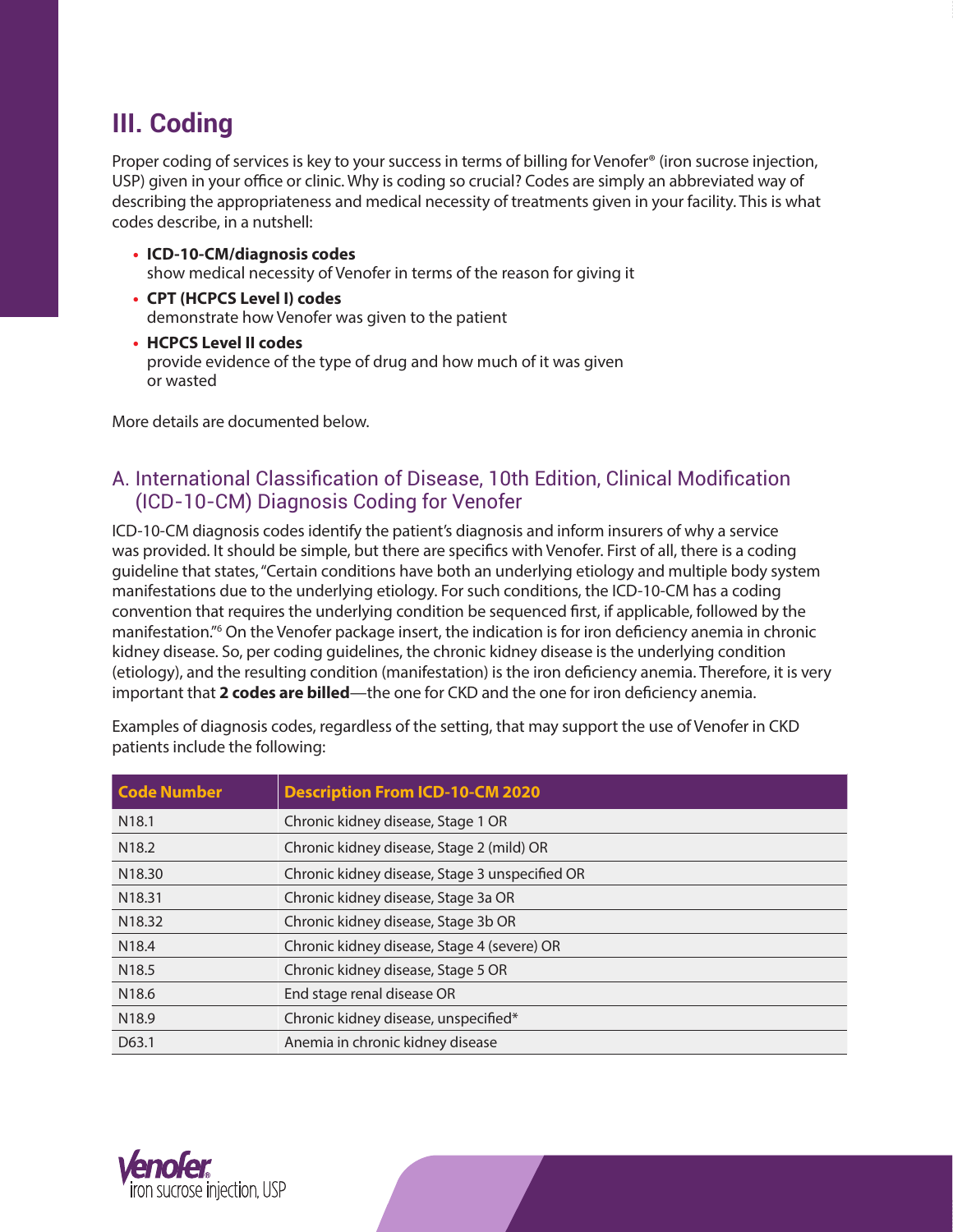Venofer® (iron sucrose injection, USP) is approved for the treatment of iron deficiency anemia in adult patients with CKD. In addition, it is also approved for maintenance therapy in pediatric (greater than 2 years of age) hemodialysis patients with IDA, whether or not they are on ESA therapy. Venofer is also approved for maintenance therapy in pediatric (greater than 2 years of age) non-dialysis and peritonealdialysis patients with IDA who are on ESA therapy. American Regent makes no representation that Venofer is safe and effective in other patients or that it is permissible or legal to use for other indications.

That being said, payers may use other codes **for the anemia**. Codes that we have seen in payer policies include the following:

| D <sub>50.0</sub> | Iron deficiency anemia secondary to blood loss (chronic) |
|-------------------|----------------------------------------------------------|
| D <sub>50.1</sub> | Sideropenic dysphagia                                    |
| D <sub>50.8</sub> | Other iron deficiency anemias                            |
| D <sub>50.9</sub> | Iron deficiency anemia, unspecified*                     |

\*This code should not be used *unless absolutely necessary*, as many payers, particularly Medicare, will reject unspecified codes for drugs. Please query the treating provider for more specific CKD information.

Please check each individual payer for specific ICD-10-CM codes that can be used on claims. Coding is an art, not a science, so payers will vary greatly on what diagnoses they will accept. Diagnoses also must be clearly and explicitly noted in the medical chart.

American Regent does not recommend the use of any particular diagnosis code in any particular situation. The above codes are for reference only; coding as submitted is the sole responsibility of the prescribing physician.

### B. Healthcare Common Procedure Coding System (HCPCS) Codes, Level I: Current Procedural Terminology (CPT)† Codes

CPT codes are used to bill for services provided in the physician's office and other outpatient settings. Venofer has various injection and/or infusion times for 100 mg, 200 mg, 300 mg, and 400 mg. Depending upon the dose and its infusion time, use the appropriate code(s) from this list:

| <b>CPT Code</b> | <b>CPT Code Descriptor</b>                                                                                                                                                       |  |
|-----------------|----------------------------------------------------------------------------------------------------------------------------------------------------------------------------------|--|
| 96374           | Therapeutic, prophylactic or diagnostic injection (specify substance or drug); intravenous<br>push, single or initial substance/drug (15 minutes or less)                        |  |
| 96375           | Therapeutic, prophylactic or diagnostic injection (specify substance or drug); each additional<br>sequential intravenous push of a new substance/drug (15 minutes or less)       |  |
| 96365           | Intravenous infusion, for therapy, prophylaxis or diagnosis (specify substance or drug); initial,<br>up to 1 hour (16-90 minutes)                                                |  |
| 96366           | Intravenous infusion, for therapy, prophylaxis or diagnosis (specify substance or drug); each<br>additional hour (list separately in addition to code for primary procedure)     |  |
| 96367           | Intravenous infusion, for therapy, prophylaxis or diagnosis (specify substance or drug);<br>additional sequential infusion of a new drug/substance, up to 1 hour (16-90 minutes) |  |

† CPT is a registered trademark of the American Medical Association. All rights reserved. 2020.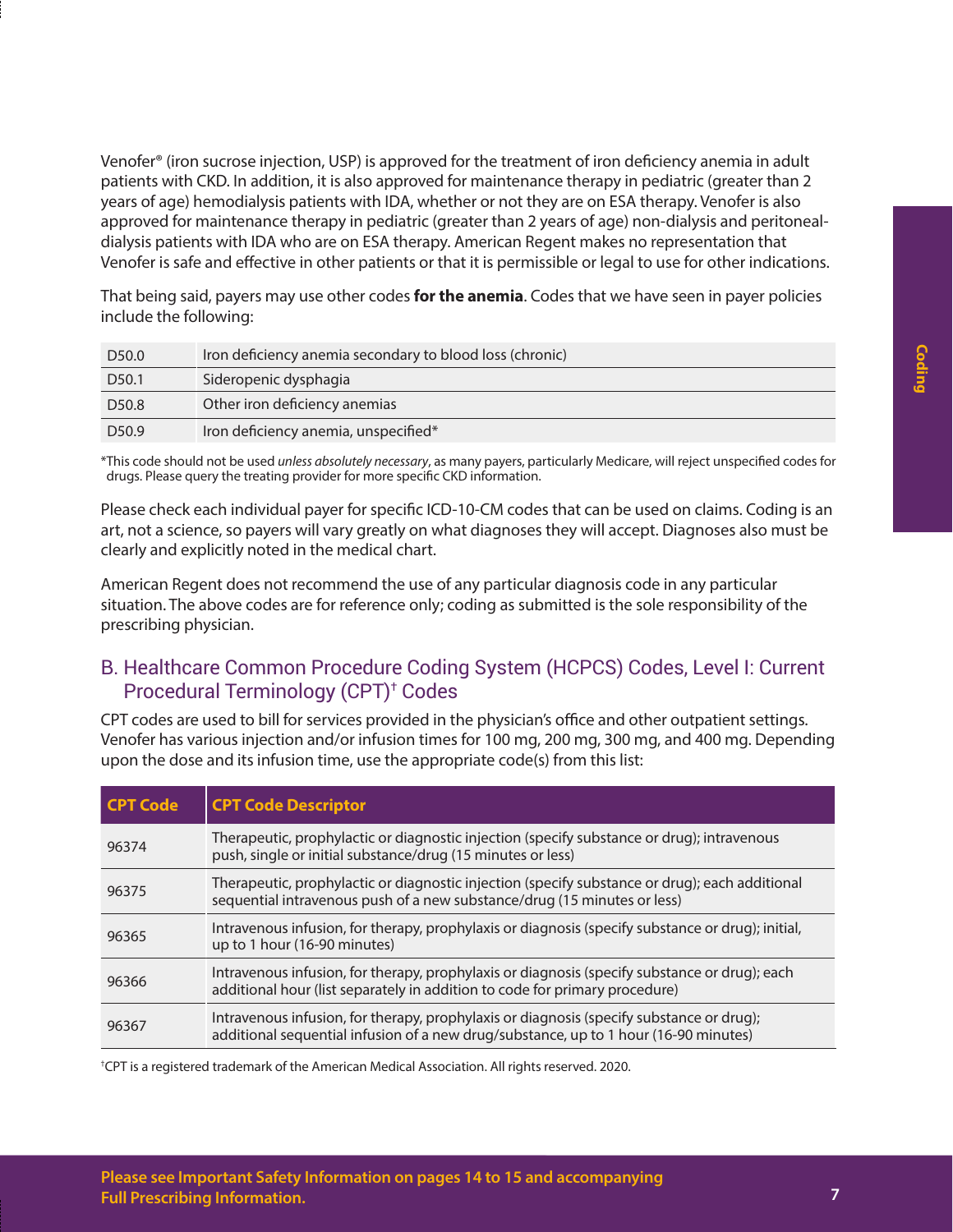## C. HCPCS Codes, Level II: Drug Code for Venofer

HCPCS codes are used to identify most drugs and biologics. Venofer® (iron sucrose injection, USP) has been assigned the following drug-specific HCPCS code (also known as a J-code):

#### **J1756 Injection, Iron Sucrose, 1 mg**

Each 1 mg of Venofer is equivalent to one (1) service unit. When billing for quantities greater than 1 mg, indicate the total amount used as a multiple of service units on the claim form. Service units are very important and must be included on every claim. Here are some Venofer examples:

- One (1) vial (2.5 mL) or 50 mg = 50 service units
- One (1) vial (5 mL) or 100 mg = 100 service units
- One (1) vial (10 mL) or 200 mg = 200 service units

### National Drug Codes (NDCs)

National Drug Codes are becoming more prevalent in billing for drugs. Many plans now require NDCs on every claim. The most prominent payers to require NDCs are UnitedHealthcare and all Medicaid plans.

The NDC for Venofer (and all drugs) should be applied to the claim in a 5-4-2 format, meaning that there should be 5 digits, then 4 digits, then 2 digits on the claim, like this:

#### **XXXXX-XXXX-XX**

Sometimes, the NDC number shown on the container label does not include 11 digits. When this happens, you will have to add zeros to keep a 5-4-2 format.

Venofer is preservative free and available as 50 mg/2.5 mL single-use vials, 100 mg/5 mL single-use vials, and 200 mg/10 mL single-use vials. The NDC numbers are:

| <b>BILLING NDC</b> | <b>Vial Size</b>                                       |
|--------------------|--------------------------------------------------------|
| 00517-2325-10      | 2.5 mL Single-Dose Vial (50 mg) (10/pack)              |
| 00517-2340-10      | 5 mL Single-Dose Vial (100 mg) (10/pack)               |
| 00517-2340-25      | 5 mL Single-Dose Vial (100 mg) (25/pack)               |
| 00517-2340-99      | 5 mL Single-Dose Vial (100 mg) (10/pack) Premier ProRx |
| 00517-2310-05      | 10 mL Single-Dose Vial (200 mg) (5/pack)               |

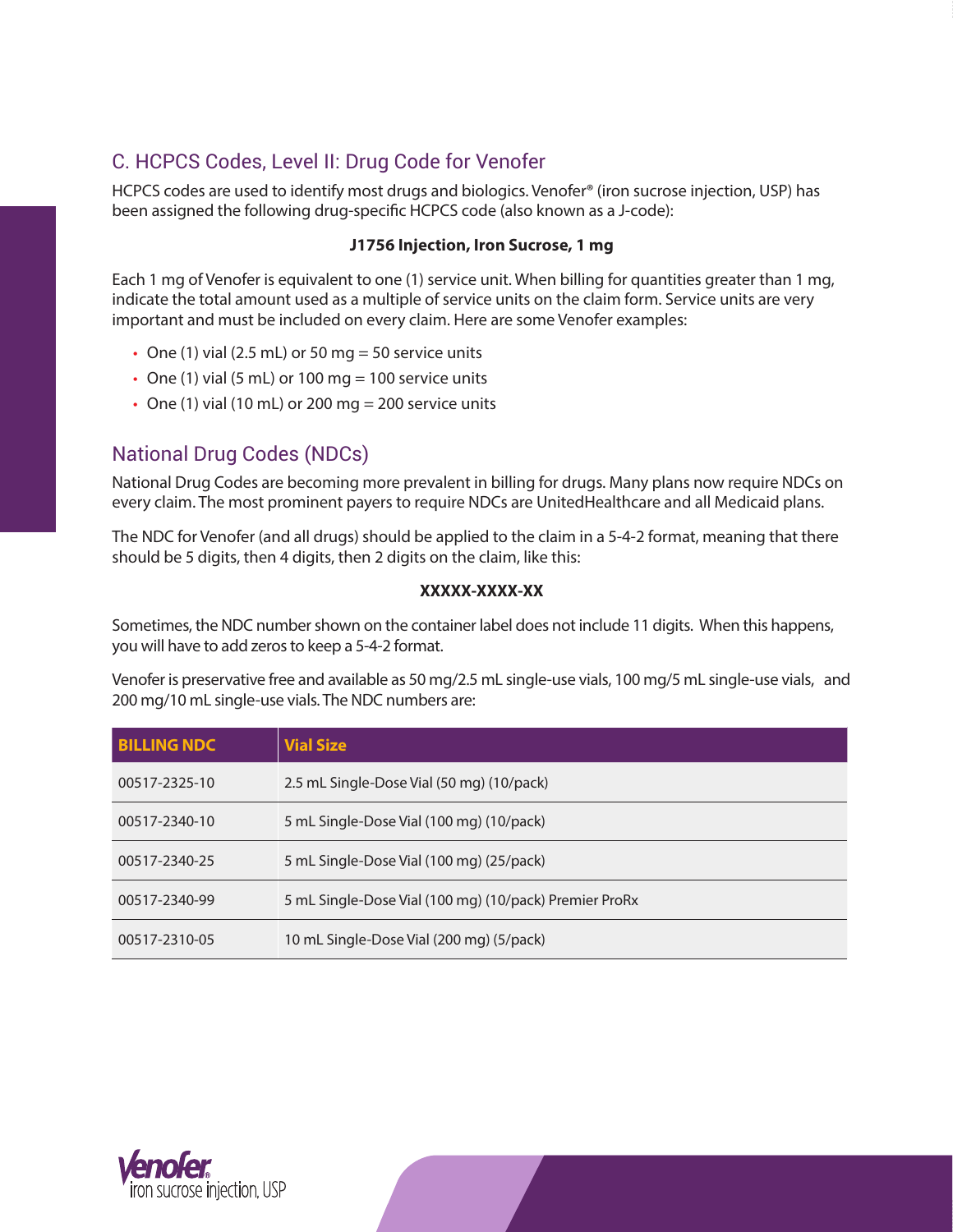## **IV. Venofer® Payment in All Settings**

## A. Reimbursement for Drugs—General

Drugs are reimbursed based on pricing by various organizations. Drug pricing is based on several different types of cost:

- Average wholesale price (AWP)
- Wholesale acquisition cost (WAC)
- Average sales price (ASP)
- Charged-based payment (Charges)

A description of these methods follows below.

**Average wholesale price:** This amount is set by the manufacturer based on what wholesalers are paying for the drug. This methodology is rarely used by payers in the physician office setting but is still sometimes used to pay hospitals for drugs.

**Wholesale acquisition cost:** This is set by the manufacturer, is usually about 20% less than AWP, and is generally used to pay both physicians and hospitals before an ASP can be established. Non-safety-net (340B) hospitals and physician offices are paid WAC plus 3% for drugs by Medicare before the ASP has been established.

**Average sales price:** This price is updated each quarter by manufacturers to Medicare via a spreadsheet. This includes average sales by NDC. Medicare pays all drugs in the physician's office and pass-through drugs in the hospital at ASP plus 6%. Non-pass-through drugs can be paid at ASP plus 6% in the hospital outpatient setting also, but not always. See the Hospital Outpatient section for more details.

**Charge-based payment:** It has been estimated that about a quarter of hospital drug payments are based on a formula using hospital charges. Sometimes this formula is a percentage of what the hospital charges; other times, it is a ratio of the hospital's cost to its charges.

## B. Wastage—All Drugs

Venofer® (iron sucrose injection, USP) is packaged in single-use vials containing 50 mg, 100 mg, or 200 mg. If less than the entire vial is administered, the remainder must be discarded. Current CMS policy for outpatient or office-administered drugs permits billing for the entire vial even if the entire contents are not used—but only if the unused portion is discarded and it is appropriately documented. The discarded amount is billed on a second claim line with a "JW" modifier. Note that it is not permissible to bill for two patient doses from the same vial if the drug is packaged as a single-dose vial.

Commercial and Medicaid payers may accept 2-line billing with Modifier JW attached to the wastage, like Medicare does. UnitedHealthcare, since 2018, has required 2-line billing. However, many non-Medicare payers will allow hospital and office providers to incorporate the wastage into the total units billed for the drug so that the wastage and infused drug are combined.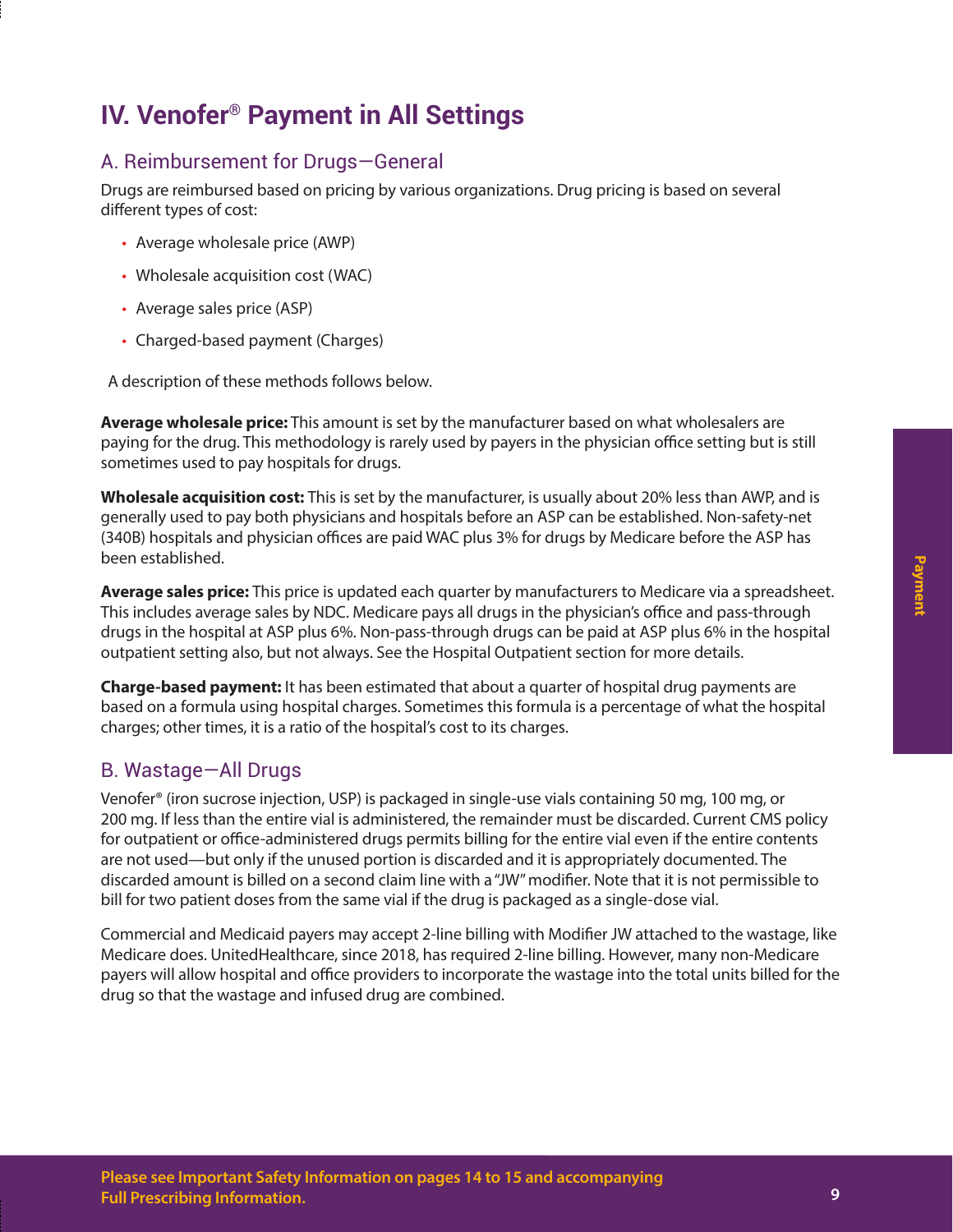## C. Drug Payment in the Physician's Office Setting

#### **Medicare**

Currently, the payment methodology for all separately payable drugs administered in physicians' offices under Medicare is the published Average Sales Price (ASP), which includes a 6% acquisition fee. These rates are updated quarterly by CMS. Medicare will cover 80% of the allowable amount, while the beneficiary or their supplemental insurance covers the remaining 20%. Until 2030, there will be 2% removed from the 80% Medicare pays for sequestration so that Medicare actually pays ASP plus 4.3% for all office-administered drugs, including Venofer® (iron sucrose injection, USP).

#### **Private Payers**

For private payers, the reimbursement methodologies vary for provider-administered drugs. Reimbursement for Venofer may be based on the ASP, (most likely in the physician's office), or the AWP.

#### **Medicaid**

For Medicaid, reimbursement varies by state. It is usually based on AWP or ASP cost but can also be a percentage of charges or based upon a state-specific fee schedule purchased from an outside source or developed internally. Before administering Venofer, be sure to check with your state Medicaid entity.

## D. Drug Payment in the Hospital Outpatient Department

#### **Medicare**

Under the Hospital Outpatient Prospective Payment System (HOPPS), drugs and biologics have different payments throughout their product life cycle. Older drugs, like Venofer, that are more than 2 to 3 years after launch, receive either packaged payment or separate payment through their own Ambulatory Payment Classification (APC). The APC is a payment grouping used for hospital outpatient claims as well as ambulatory surgical center (ASC) claims.

Each APC group is assigned a preset payment amount, which is intended to cover the hospital's costs related to the item or service provided. This method of payment ONLY applies to fee-for-service Medicare beneficiaries—not those enrolled in Medicare Advantage Plans.

Some drugs, like Venofer, are packaged based upon a daily predetermined per-encounter rate that varies each calendar year. That means, if the drug's per-encounter cost is less than the predetermined threshold, the drug is packaged into the APC of the drug administration for that Venofer encounter.

Medicare groups CPT and HCPCS codes for Venofer administration into the corresponding APCs for payment and, thereby, does not pay separately for it. It becomes part of the APC payment for the administration. The following CPT codes may be used to bill for the administration of Venofer and are assigned to each corresponding APC group for the calendar year 2020:

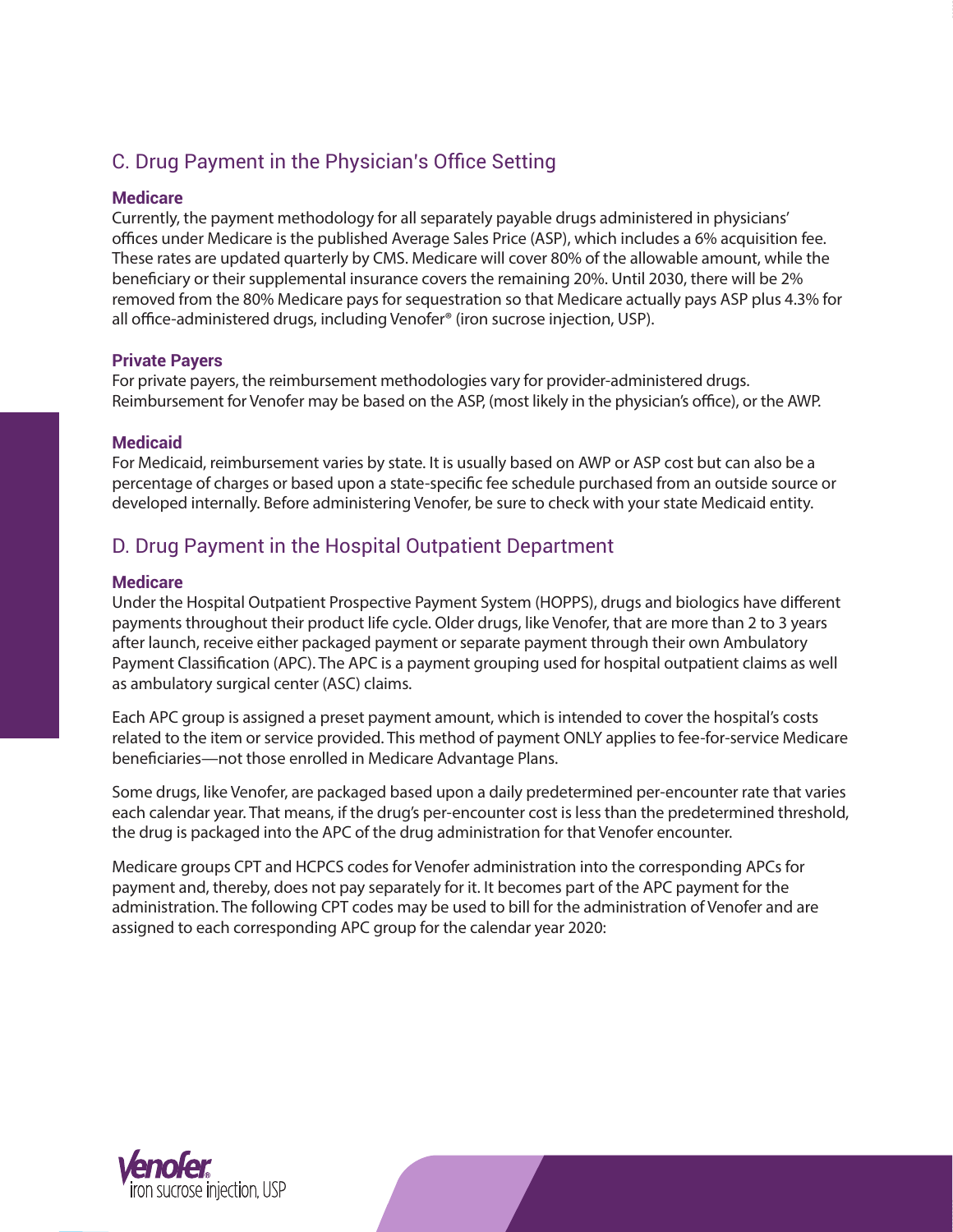| <b>CPT</b><br><b>Code</b> | <b>CPT Code Descriptor</b>                                                                                                                                                               | <b>APC</b> | <b>APC Group Title</b>      |
|---------------------------|------------------------------------------------------------------------------------------------------------------------------------------------------------------------------------------|------------|-----------------------------|
| 96374                     | Therapeutic, prophylactic or diagnostic injection<br>(specify substance or drug); intravenous push, single<br>or initial substance/drug (15 minutes or less)                             | APC 5693   | Level 3 Drug Administration |
| 96375                     | Therapeutic, prophylactic or diagnostic injection<br>(specify substance or drug); each additional<br>sequential intravenous push of a new substance/<br>drug (15 minutes or less)        | APC 5691   | Level 1 Drug Administration |
| 96365                     | Intravenous infusion, for therapy, prophylaxis or<br>diagnosis (specify substance or drug); initial, up to 1<br>hour (16 to 90 minutes)                                                  | APC 5693   | Level 3 Drug Administration |
| 96366                     | Intravenous infusion, for therapy, prophylaxis<br>or diagnosis (specify substance or drug); each<br>additional hour (list separately in addition to code for<br>primary procedure)       | APC 5691   | Level 1 Drug Administration |
| 96367                     | Intravenous infusion, for therapy, prophylaxis or<br>diagnosis (specify substance or drug); addtional<br>sequential infusion of a new drug/substance, up to 1<br>hour (16 to 90 minutes) | APC 5692   | Level 2 Drug Administration |

#### **Private Payers**

Reimbursement can vary by payer and may be based on the ASP, AWP, or a negotiated rate based on charges.

#### **Medicaid**

The reimbursement for Medicaid patients varies by state and their methodology for paying hospitals. Providers should check their state's Medicaid drug reimbursement fee schedule, if one exists, or the hospital's negotiated contract rates to determine their payment.

### E. Reimbursement in Dialysis Centers

#### **Medicare**

All US-citizen patients—pediatric and adult—once they go on dialysis, are covered under the Medicare End-Stage Renal Disease (ESRD) benefit, provided that eligibility requirements are met. The ESRD benefit is paid for by Medicare Part A. Section 1881(b)(14) of the Social Security Act and requires a bundled payment for renal dialysis services furnished to Medicare beneficiaries for the treatment of ESRD, effective January 1, 2011. The bundled ESRD payment provides a patient-level and facility-level adjusted per-treatment (dialysis) payment to ESRD facilities for renal dialysis services provided in an outpatient or office facility or in a beneficiary's home. The bundled per-treatment payment includes drugs, like Venofer® (iron sucrose injection, USP), laboratory services, supplies, and capital-related costs related to furnishing maintenance dialysis. So, Venofer is covered in these facilities but is not paid separately.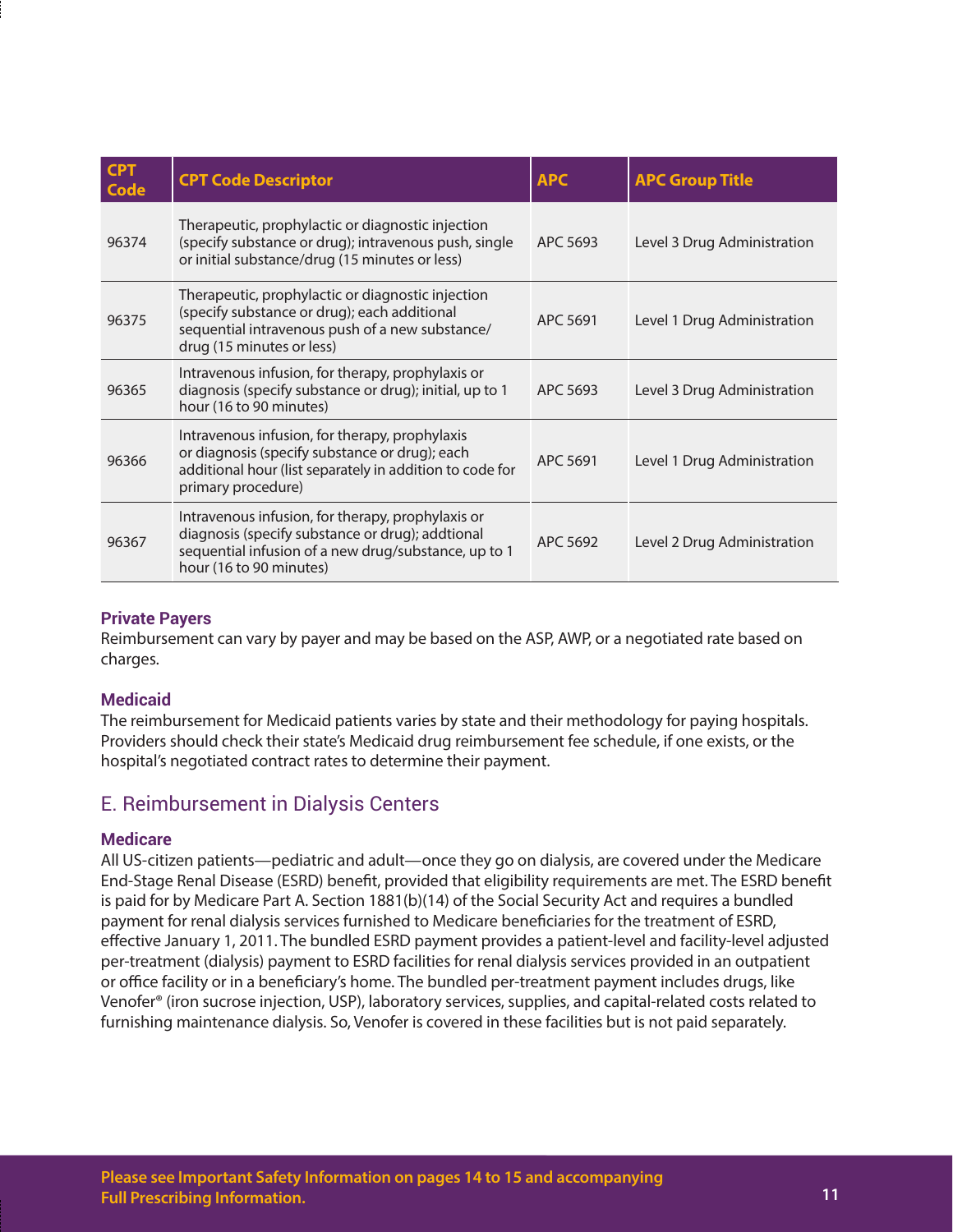## F. Denials for Venofer

All provider-administered ("buy-and-bill") drugs have complicated payment scenarios based on cost and various payer coverage policies. Moreover, for non-traditional Medicare payers (like Medicare Advantage plans), prior authorization is needed for all branded drugs, like Venofer® (iron sucrose injection, USP), to be paid. Denials are common and create much follow-up for providers. Venofer is no exception; however, some of its denials are unique to its indication of iron deficiency anemia in chronic kidney disease. A national clearinghouse database\* showed the following top 5 denial codes for Venofer in 2019, an explanation as to why these may be happening, and how these may be prevented in the buy-and-bill setting:

- **1. Claim Denial Code #50, Lack of Medical Necessity:** This denial code seems to imply that payers are not covering Venofer because the reasons for the administration are not covered. However, in looking at the data, most claims denied under this denial code are not coded correctly in terms of their diagnosis. The top denied ICD-10-CM diagnosis code is D50.9, "unspecified anemia." Unspecified codes for drugs are very often denied. It is important to use the most specific code that matches individual record documentation. Further, it is also vital to check all individual payer policies for coding guidance and, if they are not available, review the applicable ICD-10-CM guidelines to choose the optimal code for payment of Venofer.
- **2. Claim Denial Code #16, Missing Claim Information:** This denial code is the most common denial code for all drugs. Most often, this denial is issued for a lack of or an incorrect National Drug Code. All NDCs should be in the proper format and should be reported to Medicaid, UnitedHealthcare, and other payers in your area that require it. Other reasons for this code include wrong provider number, lack of units of service, wrong patient numbers, and other clerical omissions. It is important for each claim to be checked to ensure that all billing information is present.
- **3. Claim Denial Code #29, The Time for Claim Filing Expired:** This denial code denotes that the claim cannot be paid because the deadline for filing has expired. Medicare's billing deadline is 365 days. Other payers will vary as to their deadline, but it is important to check all payer contracts and ascertain the billing window for each one. Note that payer deadlines can be extended for natural disasters/emergencies or internal situations, such as fire and theft.
- **4. Claim Denial Code #11, The Procedure Code and Diagnosis Code Do Not Match:** This denial means that the payer expects to see a different diagnosis with the Venofer HCPCS code. Again, unspecified codes are a problem, as they are codes that do not convey the diagnosis on the Venofer package insert. Further, there are some claims for diagnoses that are not indicated for Venofer. Please verify coverage and coding guidelines prior to administration of Venofer.
- **5. Claim Denial Code #197, Lack of Prior Authorization:** Almost all payers outside of traditional Medicare require prior authorization for branded drugs and biosimilars. According to the data, it is not enough to simply obtain a prior authorization. It is also important that authorization numbers are recorded if issued and that the diagnosis code that is approved is the same one that is billed. The claim must reflect exactly what was approved.

If you receive a Venofer denial and have questions about it, please call the VenAccess™ Reimbursement Hotline at 877-4-IV-IRON (877-448-4766), Monday through Friday, between 9 am and 8 pm ET.

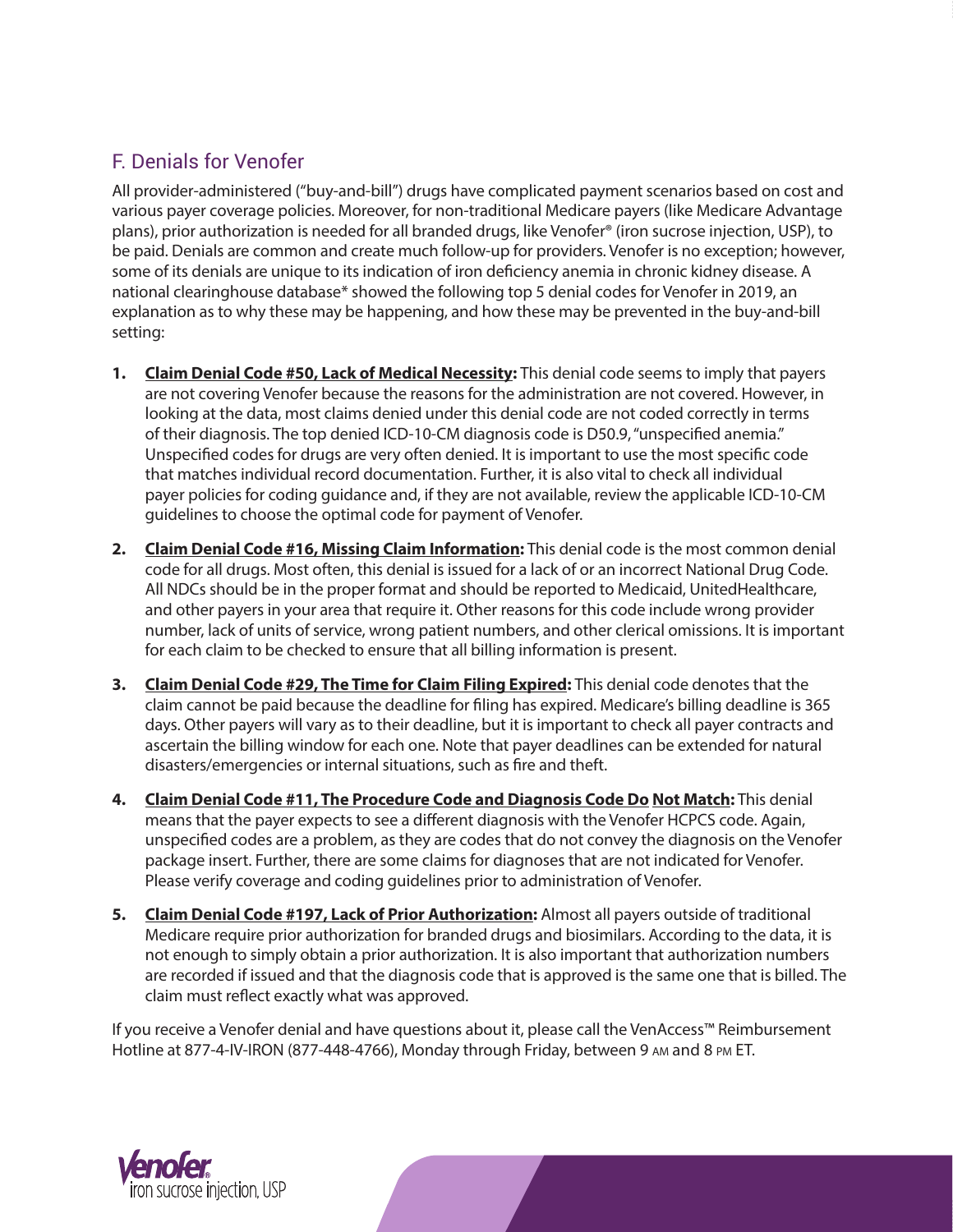## **V. VenAccess™ Reimbursement Hotline: 877-4-IV-IRON**

American Regent has established a toll-free hotline to help physicians and other providers understand payers' coverage and reimbursement policies for Venofer® (iron sucrose injection, USP), and when necessary, address reimbursement issues. Specifically, on a limited basis, hotline reimbursement specialists can assist with the following:

- **• Insurance verifications:** Help callers verify payer coverage and reimbursement policies for Venofer. Reimbursement specialists will determine patient benefit levels and discuss potential billing options with patient consent
- **• Billing assistance:** Assist callers with filing claims and understanding the reimbursement policies for Venofer
- **• Claims appeals:** Support callers in appealing denied claims or inadequate reimbursement for Venofer

## Using the VenAccess™ Reimbursement Hotline

The hours of operation are Monday through Friday, from 9 am to 8 pm ET. Call the hotline toll-free.

## **877-4-IV-IRON (877-448-4766)**



A reimbursement specialist answers most calls. There may be times when you need to leave a message that includes your name, telephone number, and a brief summary of your question or request.

**Patient information will be kept strictly confidential at all times.** Every attempt is made to provide accurate, up-to-date information. The VenAccess™ Reimbursement Hotline cannot guarantee successful reimbursement. To speak with someone at American Regent's Customer Service department, please call 800-645-1706.



\*This database houses approximately 4 million Community Oncology claims per annum.

**VenAccess™**

**/enAccess"**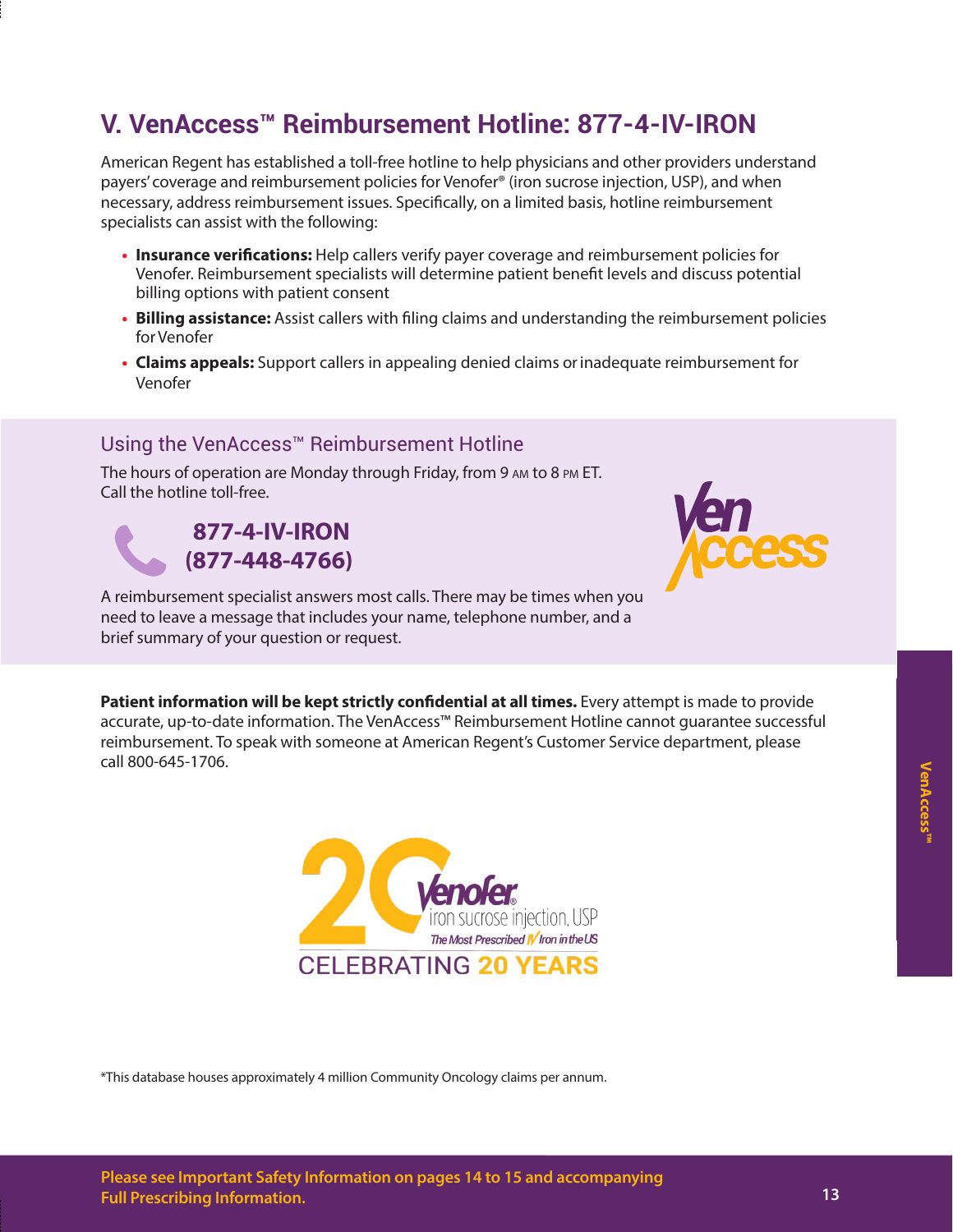

#### **For Intravenous Use Only**

#### **INDICATION AND USAGE**

Venofer® (iron sucrose) injection, USP, is indicated for the treatment of iron deficiency anemia (IDA) in patients with chronic kidney disease (CKD).

#### **IMPORTANT SAFETY INFORMATION**

#### **DOSAGE AND ADMINISTRATION**

#### **Pediatric Patients (2 Years of Age and Older)**

The dosing for iron replacement treatment in pediatric patients with Peritoneal or Hemodialysis-Dependent-CKD or Non-Dialysis Dependent CKD have not been established.

#### **CONTRAINDICATIONS**

Known hypersensitivity to Venofer.

#### **WARNINGS AND PRECAUTIONS**

Serious hypersensitivity reactions, including anaphylactic-type reactions, some of which have been life-threatening and fatal, have been reported in patients receiving Venofer. Patients may present with shock, clinically significant hypotension, loss of consciousness, and/or collapse. If hypersensitivity reactions or signs of intolerance occur during administration, stop Venofer immediately. Monitor patients for signs and symptoms of hypersensitivity during and after Venofer administration for at least 30 minutes and until clinically stable following completion of the infusion. Only administer Venofer when personnel and therapies are immediately available for the treatment of serious hypersensitivity reactions. Most reactions associated with intravenous iron preparations occur within 30 minutes of the completion of the infusion.

Venofer may cause clinically significant hypotension. Monitor for signs and symptoms of hypotension following each administration of Venofer. Hypotension following administration of Venofer may be related to rate of administration and/or total dose delivered.

Excessive therapy with parenteral iron can lead to excess storage of iron with the possibility of iatrogenic hemosiderosis. All adult and pediatric patients receiving Venofer require periodic monitoring of hematologic and iron parameters (hemoglobin, hematocrit, serum ferritin and transferrin saturation). Do not administer Venofer to patients with evidence of iron overload. Transferrin saturation (TSAT) values increase rapidly after intravenous administration of iron sucrose; do not perform serum iron measurements for at least 48 hours after intravenous dosing.

#### **ADVERSE REACTIONS**

Adult Patients: The most common adverse reactions (≥2%) include diarrhea, nausea, vomiting, headache, dizziness, hypotension, pruritus, pain in extremity, arthralgia, back pain, muscle cramp, injection site reactions, chest pain and peripheral edema.

Pediatric Patients: The most common adverse reactions (≥2%) are headache, respiratory tract viral infection, peritonitis, vomiting, pyrexia, dizziness, cough, nausea, arteriovenous fistula thrombosis, hypotension and hypertension.

#### P**ost-Marketing Experience**

Because these reactions are reported voluntarily from a population of uncertain size, it is not always possible to reliably estimate their frequency or establish a causal relationship to drug exposure. In post-marketing safety studies of

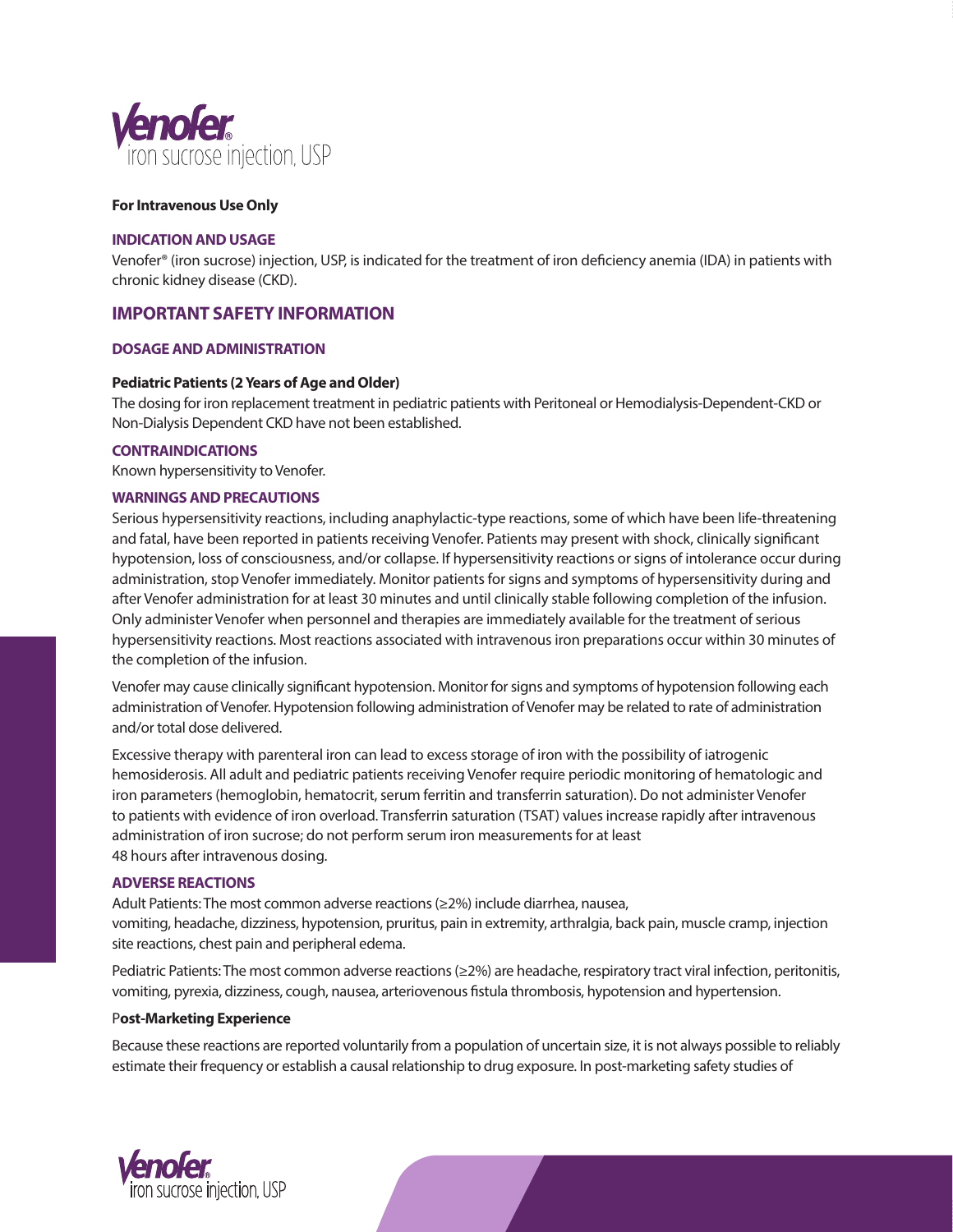Venofer in 1,051 patients with HDD-CKD, adverse reactions reported by >1% were cardiac failure congestive, sepsis and dysgeusia.

- *Immune system disorders:* anaphylactic-type reactions, angioedema
- *Psychiatric disorders:* confusion
- *Nervous system disorders:* convulsions, collapse, light-headedness, loss-of-consciousness
- *Cardiac disorders:* bradycardia
- *Vascular disorders:* shock
- *Respiratory, thoracic and mediastinal disorders:* bronchospasm, dyspnea
- *Musculoskeletal and connective tissue disorders:* back pain, swelling of the joints
- *Renal and urinary disorders:* chromaturia
- *General disorders and administration site conditions:* hyperhidrosis

Symptoms associated with Venofer total dosage or infusing too rapidly included hypotension, dyspnea, headache, vomiting, nausea, dizziness, joint aches, paresthesia, abdominal and muscle pain, edema and cardiovascular collapse. These adverse reactions have occurred up to 30 minutes after the administration of Venofer injection. Reactions have occurred following the first dose or subsequent doses of Venofer. Slowing the infusion rate may alleviate symptoms.

Injection site discoloration has been reported following extravasation. Assure stable intravenous access to avoid extravasation.

#### **DRUG INTERACTIONS**

Venofer may reduce the absorption of concomitantly administered oral iron preparations.

#### **USE IN SPECIFIC POPULATIONS**

Pregnancy: Risk Summary-Clinical Considerations

Untreated IDA in pregnancy is associated with adverse maternal outcomes such as post-partum anemia. Adverse pregnancy outcomes associated with IDA include increased risk for preterm delivery and low birth weight.

Severe adverse reactions including circulatory failure (severe hypotension, shock including in the context of anaphylactic reaction) may occur in pregnant women with parenteral iron products (such as Venofer) which may cause fetal bradycardia, especially during the second and third trimester.

#### **Geriatric Use**

Dose administration to an elderly patient should be cautious, reflecting the greater frequency of decreased hepatic, renal, or cardiac function, and of concomitant disease or other drug therapy.

#### **OVERDOSAGE**

No data are available regarding overdosage of Venofer in humans. Excessive dosages of Venofer may lead to accumulation of iron in storage sites potentially leading to hemosiderosis. Do not administer Venofer to patients with iron overload.

**For additional Safety Information, please see accompanying Full Prescribing Information.**

#### **You are encouraged to report Adverse Drug Events to American Regent, Inc.**

**at 1-800-734-9236 or to the FDA by visiting www.fda.gov/medwatch or calling 1-800-FDA-1088.**